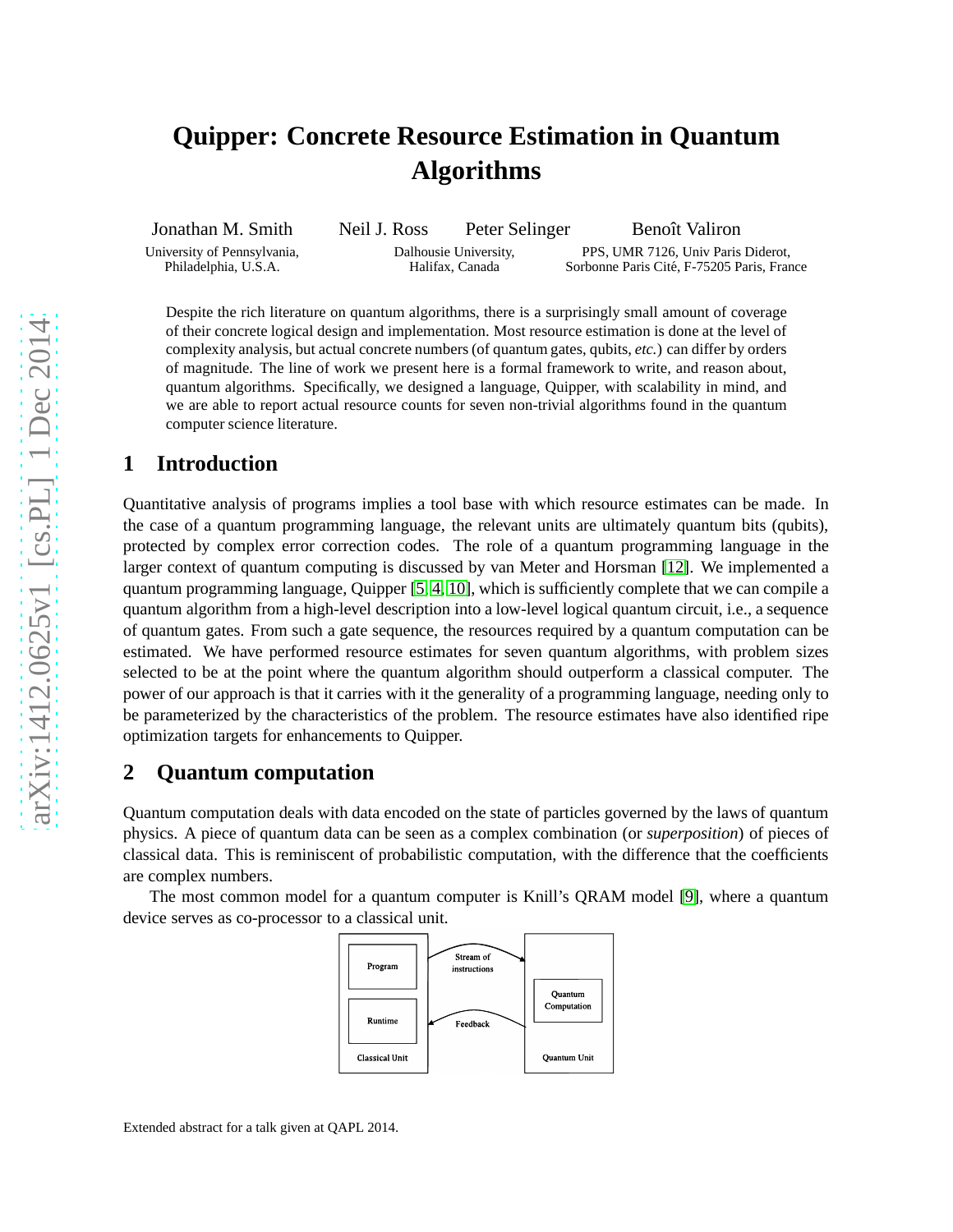The classical unit performs tasks such as compilation and bookkeeping, and can also send streams of instructions to the quantum unit, which only performs purely quantum operations. The instructions sent to the quantum co-processor are of three kinds:

- initializations (to send classical data to the quantum device),
- unitaries (which are reversible operations), and
- measurements (to retrieve classical information from the quantum device).

Measurements are the only way for the quantum device to provide feedback to the classical unit. This operation is probabilistic and can globally affect the state of the quantum device.

## **3 Generalized circuit model**

There is no control flow on the quantum co-processor. Any loop or conditional branching has to come from the classical device controlling the co-processor. As a result, a quantum computation can be pictured as a linear circuit, representing the flow of elementary instructions sent to the co-processor. In this representation, a wire stands for a quantum register (i.e., a *quantum bit*), and a box represents an elementary operation.

Many algorithms use the quantum device in a simple, batch-style fashion as follows:



In some algorithms, however, the circuit is conditioned on the result of intermediary measurements. Such a circuit is generated "on the fly" by the classical device, and a particular part of the circuit can depend on a measurement done at a previous stage:



A scalable quantum programming language must therefore accommodate such a dynamic representation of circuits.

# **4 Our proposal: Quipper**

We introduce Quipper [\[5,](#page-3-1) [4,](#page-3-2) [10\]](#page-3-3), a functional language for quantum computation embedded in Haskell. Quipper is intended to offer a unified general-purpose programming framework for quantum computation. Its main features are:

- An extended circuit model. Initializations and terminations of qubits are tracked for the purpose of ancilla management.
- Hierarchical circuits. Quipper features subroutines (or *boxing*) at the circuit level. This permits compact representation of circuits in memory.
- A circuit description language. It can handle procedural and applicative paradigms of computation, and its monadic semantics allows high-level manipulations of circuits with programmable operators.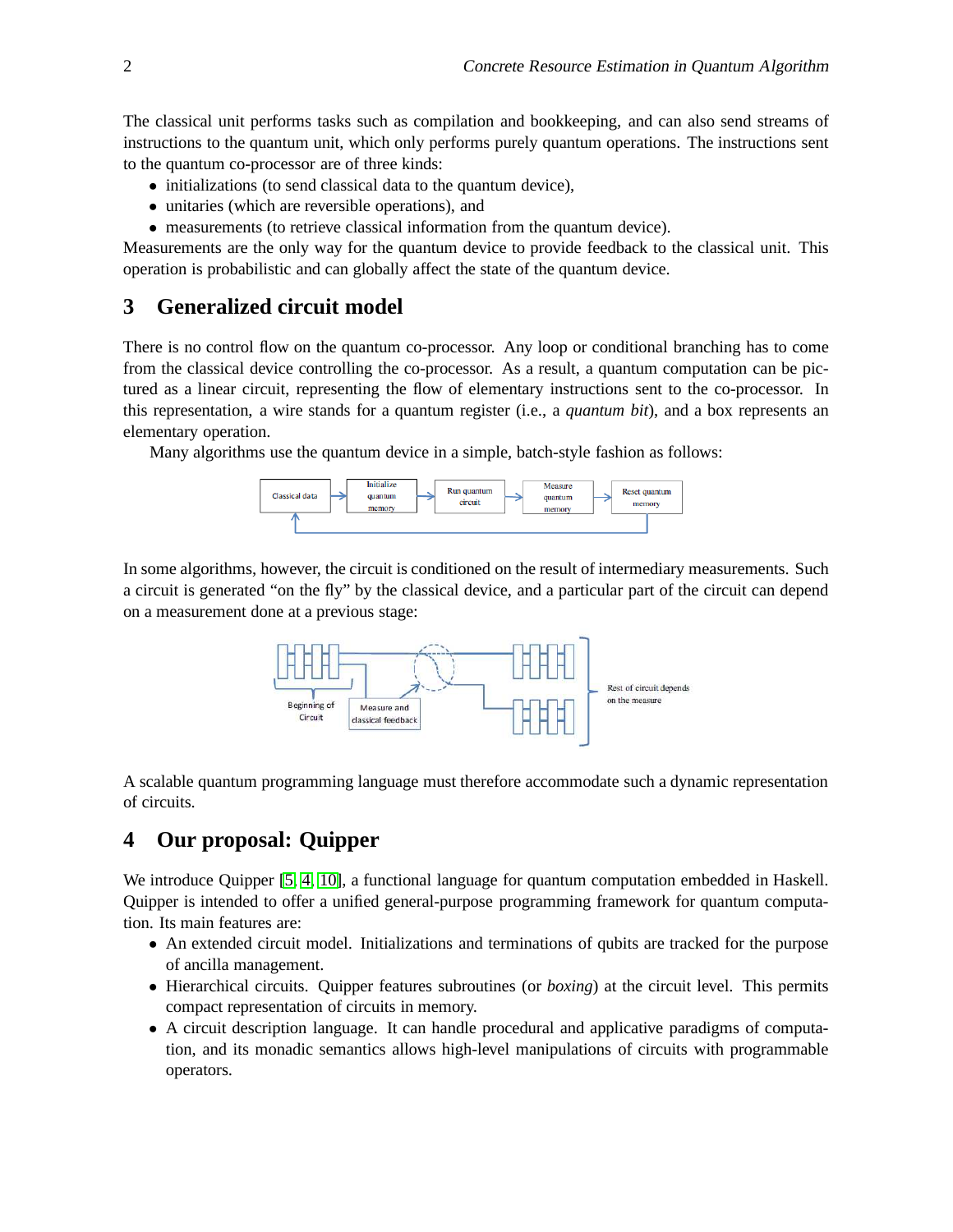- Two run-times. A Quipper program describes a *family* of circuits, which may depend on some classical parameters. After compilation, a program is first executed to generate a circuit (circuit generation time), and then the circuit is executed (circuit execution time).
- Parameter/input distinction. Quipper has two notions of classical data: parameters, which are known at circuit generation time, and inputs, which are known at circuit execution time. For example, the type Bool stands for parameters and the type Bit for inputs.
- Extensible datatypes. Quipper offers an abstract view of the notion of quantum data using the powerful type class mechanism of Haskell's type system.
- Automatic generation of quantum oracles. Concrete quantum algorithms come with non-trivial classical operations that have to be lifted to quantum operations. Quipper comes with a facility to turn ordinary Haskell programs into reversible circuits, using Template Haskell.

Similarly to what is done in Lava [\[3\]](#page-3-5), the semantics of circuit generation is captured in a monad. This permits both imperative-style programming, where a circuit is described gate by gate, and declarativestyle, where circuits are manipulated as first-class objects, and transformed with combinators.

An example of code with the corresponding circuit is shown below.

```
circ :: Qubit -> Circ Qubit
circ x = do
   hadamard_at x
   with_ancilla \sqrt[6]{y} -> do
      qnot_at y
      qnot x 'controlled' y
      qnot_at y
   hadamard_at x
   return x
                                      ❍
                                     ✵ ✵
                                                                \bf H
```
#### **5 Achievements**

The language Quipper has been designed in the context of the IARPA-funded QCS program [\[8\]](#page-3-6). Seven algorithms were used as benchmarks. These algorithms were chosen by IARPA to provide a reasonably representative cross-section of current algorithms.

- Binary Welded Tree (BWT). To find a labeled node in a graph [\[2\]](#page-3-7).
- Boolean Formula (BF). To evaluate a NAND formula [\[1\]](#page-3-8). The version of this algorithm implemented in Quipper computes a winning strategy for the game of Hex.
- Class Number (CL). To approximate the class group of a real quadratic number field [\[6\]](#page-3-9).
- Ground State Estimation (GSE). To compute the ground state energy of a particular molecule [\[14\]](#page-3-10).
- Quantum Linear Systems (QLS). To solve a linear system of equations [\[7\]](#page-3-11).
- Unique Shortest Vector (USV). To choose the shortest vector among a given set [\[13\]](#page-3-12).
- Triangle Finding (TF). To exhibit a triangle inside a dense graph [\[11\]](#page-3-13).

These algorithms use of a wide variety of quantum primitives, such as amplitude amplification, quantum walks, the quantum Fourier transform, and quantum simulation. Several of them also require the implementation of complex classical oracles. The starting point for each of our algorithm implementations was a detailed description of the algorithm provided by IARPA. They were all coded in Quipper and are running, in the sense that one can generate the circuit (and portion thereof).

Using Quipper, we were able to perform semi- or completely automated logical gate count estimations for each of the algorithms. For example, in the case of the triangle finding algorithm,

 $./tf$  -f gatecount -o orthodox -1 31 -n 15 -r 6

produces the gate count for the complete algorithm. This runs to completion in under two minutes on a laptop computer, and produces a count of 30,189,977,982,990 (over 30 trillion) total gates and 4676 qubits.